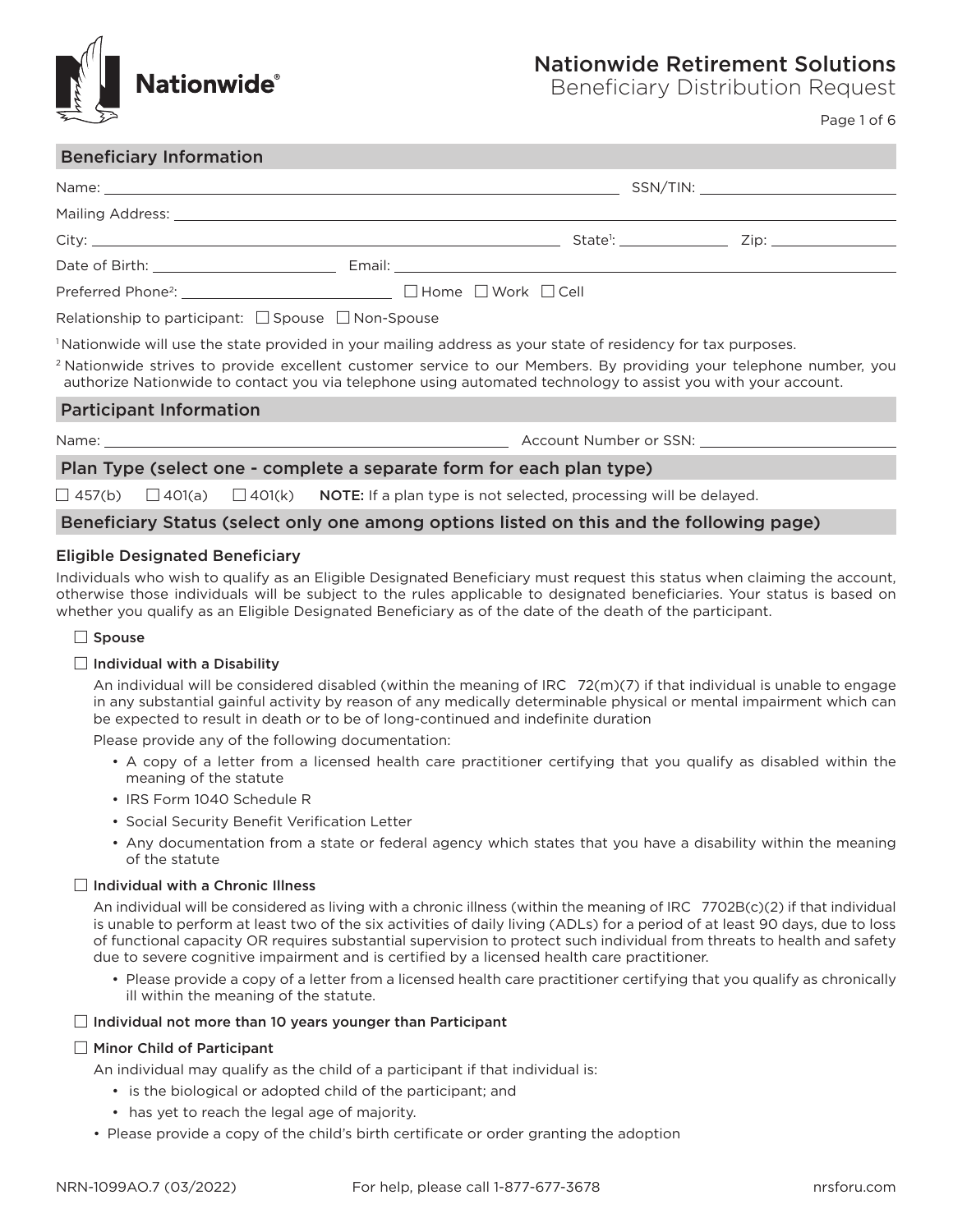## Beneficiary Status (continued)

### Designated Beneficiary

 $\Box$  Individual other than an Eligible Designated Beneficiary

### Non-Designated Beneficiary

- $\Box$  Estate
- $\Box$  Charity

 $\Box$  Other Organization

### Living or Testamentary Trust

#### $\Box$  A trust

A trust may qualify as an Eligible Designated Beneficiary, Designated Beneficiary, or Non-Designated Beneficiary based on the status of the beneficiaries of the trust itself and whether the trust qualifies

Please provide a copy of the trust document, will, or Certification of Trust.

Name of Trustee:

### Qualified "see through" Trust Status (select appropriate answer to questions)

1. Does the trust qualify as a Designated Beneficiary within the meaning of Treasury Regulation § 1.401(a)(9)-4?

 $\Box$  Yes  $\Box$  No  $\Box$  Unknown

2. Would the beneficiary(ies) of the trust otherwise qualify as an Eligible Designated Beneficiary(ies)?

 $\Box$  Yes  $\Box$  No  $\Box$  Unknown

3. If yes, please provide the the documentation listed on the previous page which corresponds to that beneficiary status, and the following information:

Beneficiary Status:

Name(s) of Trust Beneficiary:

Date(s) of Birth of Trust Beneficiary:

#### Payout Options (select one)

All funds will be withdrawn on a pro-rata basis across the selected accounts within the plan.

#### 1. One-Time Payment to be paid directly to you:

- $\Box$  Total account balance: (100%) If you select this option, you will be liquidating your entire account.
- $\Box$  Partial distribution: \$ $\Box$  (minimum \$25 including tax withholding)

NOTE: Check your Plan Document; some plans require a \$1,000 minimum for a partial one-time payment.

#### 2. Direct Rollover to an Individual Retirement Account (IRA) or Eligible Retirement Plan:

 $\Box$  Total account balance: (100%) If you select this option, you will be rolling over your entire account.

□ Partial rollover: \$ OR %

The rollover check will be mailed to the new carrier indicated below and made payable to them in your name.

A signed Letter of Acceptance from the new carrier (financial institution) on their letterhead is required and MUST accompany this form to process your rollover request. If the rollover is to a Roth account, the Letter of Acceptance must mention the acceptance of Roth funds, and Savings Plus will report the rollover as a taxable event.

 $\Box$  I have requested that a Letter of Acceptance be sent to Nationwide from the receiving company.

 $\Box$  I am including the Letter of Acceptance from the receiving company with this form.

## New Carrier Information:

| Carrier Name:         | Account Number: |      |
|-----------------------|-----------------|------|
| Mailing Address: ____ |                 |      |
| City:                 | State:          | Zip: |
| Contact Name: __      | Phone:          |      |
|                       |                 |      |

New Plan/Account Type (select one):  $\Box$  IRA  $\Box$  Roth IRA  $\Box$  Qualified Plan  $\Box$  403(b)  $\Box$  Governmental 457(b) NOTE: Non-spousal Beneficiaries must rollover into an Inherited IRA. You should check with your IRA provider to ensure the inherited IRA, when necessary, is established properly.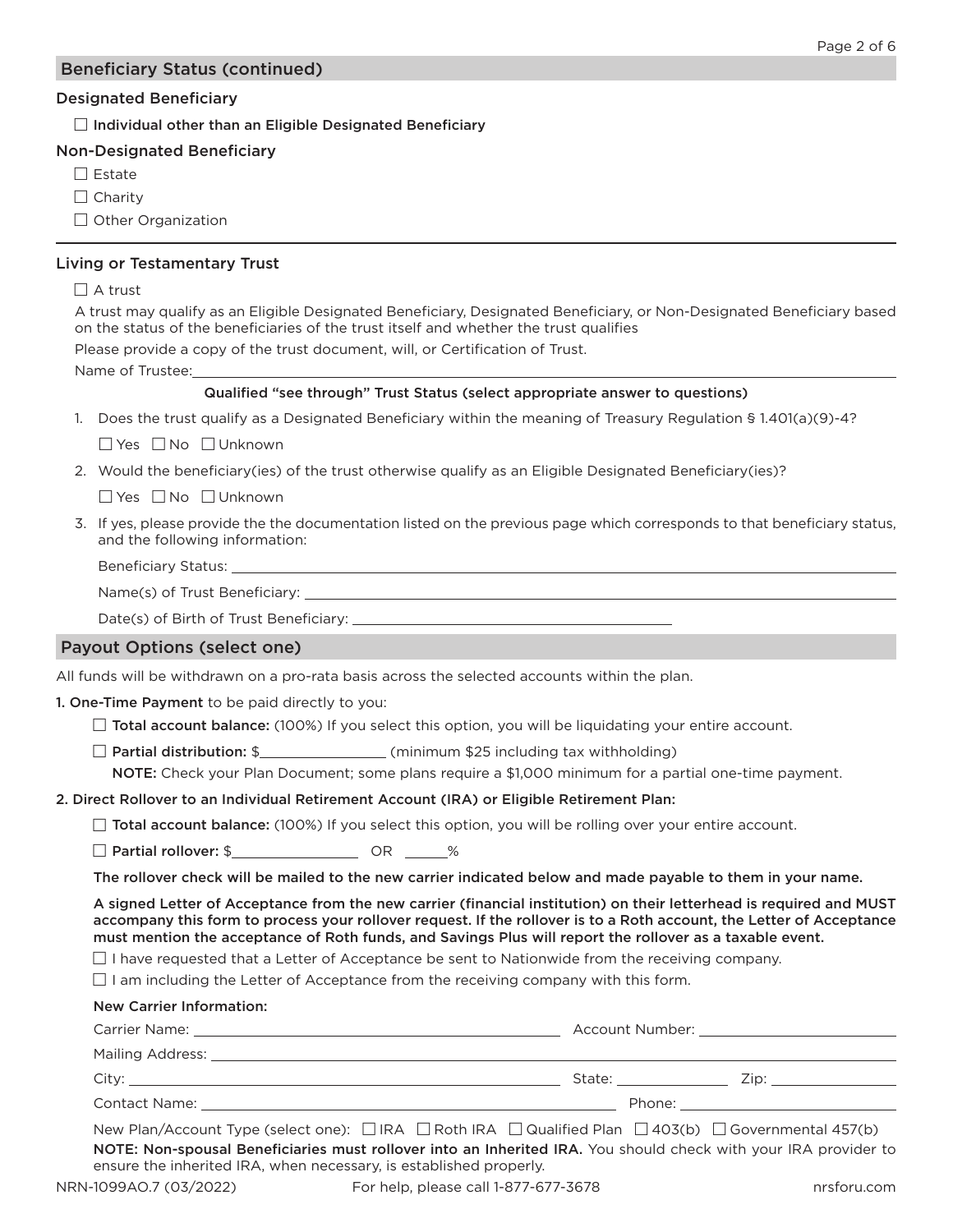#### 3. Required Minimum Distribution (RMD):

 $\Box$  Defer initial payment until latest date on which Nationwide may process a RMD in compliance with the RMD rules applicable to this account.

For more information about this option or establishing systematic payments, contact the Nationwide Customer Solutions Center or visit nrsforu.com.

#### 4. Defer Payment:

 $\Box$  I am not required to receive a benefit payment at this time. I wish to defer payments to a later date.

• If selected, proceed to the Authorization section.

#### Surviving Spouse:

If you are the spouse of the Participant and the Participant had not attained age 72, you may defer your initial benefit payment to the later of:

- December 31 of the calendar year immediately following the calendar year in which the Participant's death occurred, or
- December 31 of the calendar year in which the Participant would have attained age 72.

If you are the spouse of the Participant and the Participant had attained age 72, you may defer your initial benefit payment until December 31 of the calendar year immediately following the calendar year in which the Participant's death occurred.

#### Eligible Designated Beneficiaries:

Eligible Designated Beneficiaries, other than the Participant's spouse, may defer the initial benefit payment until December 31 of the calendar year immediately following the calendar year in which the Participant's death occurred.

#### Designated Beneficiaries:

Designated Beneficiaries may defer the initial benefit payment until:

- December 31 of the calendar year immediately following the calendar year in which the Participant's death occurred, if the Participant reached the Required Beginning Date.
- December 31 of the 10th calendar year following the calendar year in which the Participant's death occurred, if Participant did not reach the Required Beginning Date.

#### Non-Designated Beneficiary:

An estate, non-qualified trust, charity, or other organization may defer the initial benefit payment until:

- December 31 of the calendar year immediately following the calendar year in which the Participant's death occurred, if the Participant reached the Required Beginning Date.
- December 31 of the 5th calendar year following the calendar year in which the Participant's death occurred, if Participant did not reach the Required Beginning Date.

## Payment Method (select one)

NOTE: Direct Deposit ACH is not available to financial institutions outside of the United States.

 $\Box$  Mail Check: Send check by first class mail to my address of record. Allow 5-10 business days from process date for delivery. If no other option is selected, your payment will be issued by check and mailed.

 $\Box$  Direct Deposit ACH Authorization: Send funds to the financial institution indicated below.

#### Financial Institution Information:

| <b>Financial Institution Name</b> | Account Type: $\Box$ Checking $\Box$ Savings<br>If account type is not selected, checking will be used. |
|-----------------------------------|---------------------------------------------------------------------------------------------------------|
| Routing Number                    | Account Number                                                                                          |

NOTE: Direct Deposit is only offered through members of the Automatic Clearing House (ACH). We cannot accept a deposit slip or starter check for banking numbers.

| Is this account associated with a brokerage firm or other investment firm?                        | $\Box$ Yes $\Box$ No |  |
|---------------------------------------------------------------------------------------------------|----------------------|--|
| If yes, have you confirmed that the routing and account numbers are correct? $\Box$ Yes $\Box$ No |                      |  |

NRN-1099AO.7 (03/2022) For help, please call 1-877-677-3678 https://www.com I hereby authorize Nationwide to initiate automatic deposits to my account at the financial institution named above. In the event an error is made, I authorize Nationwide to make a corrective reversal from this account. Further, I agree not to hold Nationwide responsible for any delay or loss of funds due to incorrect or incomplete information supplied by me or by my financial institution or due to an error on the part of my financial institution in depositing funds to my account. This agreement will remain in effect until Nationwide receives a written notice of cancellation from me or my financial institution, or until I submit a new direct deposit authorization form to Nationwide. In the event this direct deposit authorization form is incomplete or contains incorrect information, I understand a check will be issued to my address of record.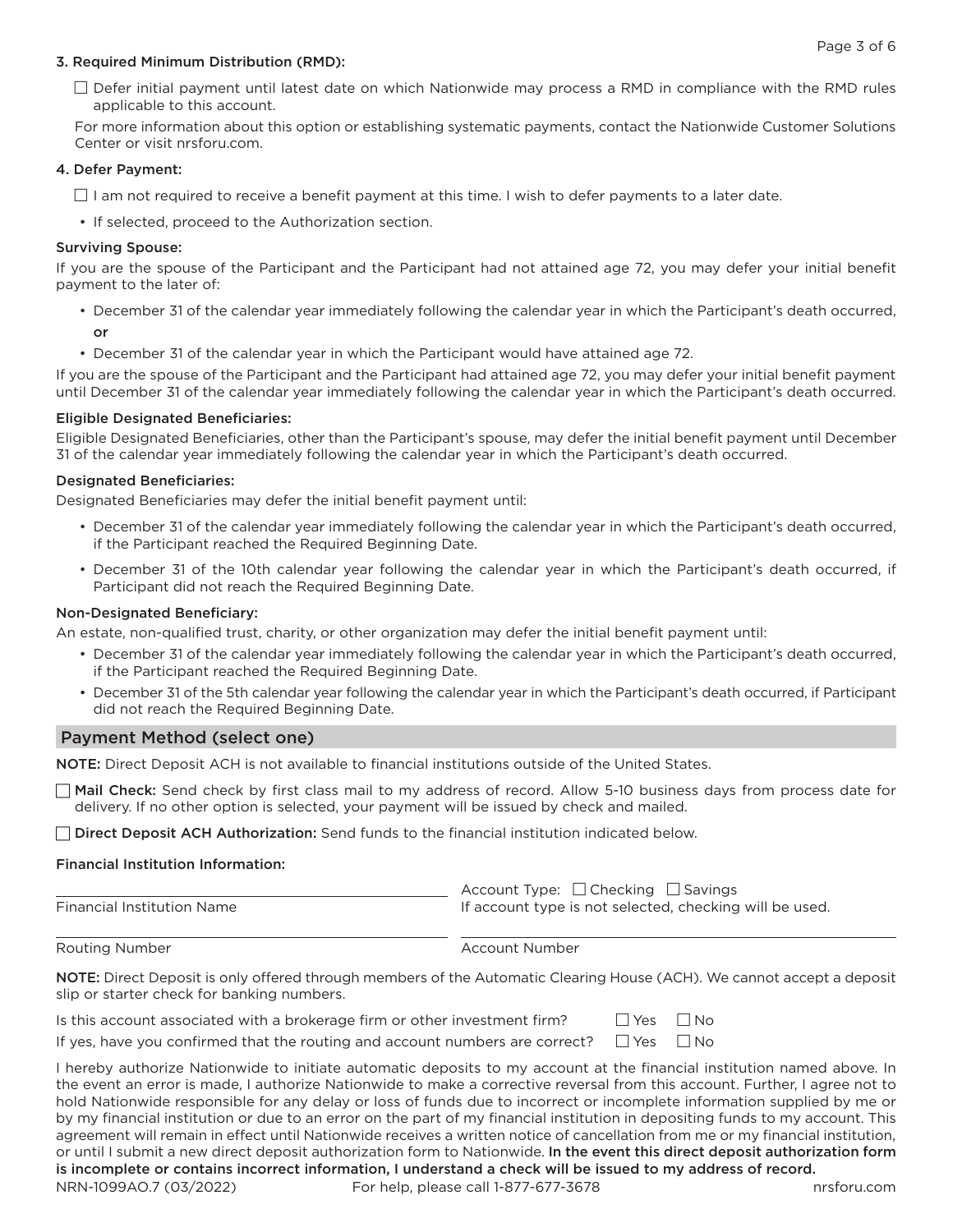## Beneficiary Designation

## IMPORTANT NOTES:

- Only complete this section if you are not receiving a lump sum distribution or rolling the account to another eligible retirement plan, IRA, or inherited IRA.
- Not all plans permit beneficiaries to designate successor beneficiaries. If the plan from which you are inheriting the account identified above does not permit successor beneficiary designations, any designations made here will not be honored.
- Allocations must total 100% for each category (primary and contingent) and must be in whole numbers; decimal and fraction percentages are not permitted
- If you designate a single primary or contingent beneficiary and do not list a percentage, the allocation will be designated as 100%
- $\Box$  I have additional beneficiaries. To designate more than four of each type of beneficiary, you may attach a page with the additional beneficiary information. Allocations must still total 100% for each category.

Primary Beneficiary(ies) (Allocations must total 100%):

If you are married, your spouse must be the sole primary beneficiary unless your spouse consents on page 2.

#### Contingent Beneficiary(ies) (Allocations must total 100%):

In the event that your primary beneficiaries predecease you, or are otherwise revoked by law or the plan document, your vested account balance will be divided among your contingent beneficiaries in the percentages specified below.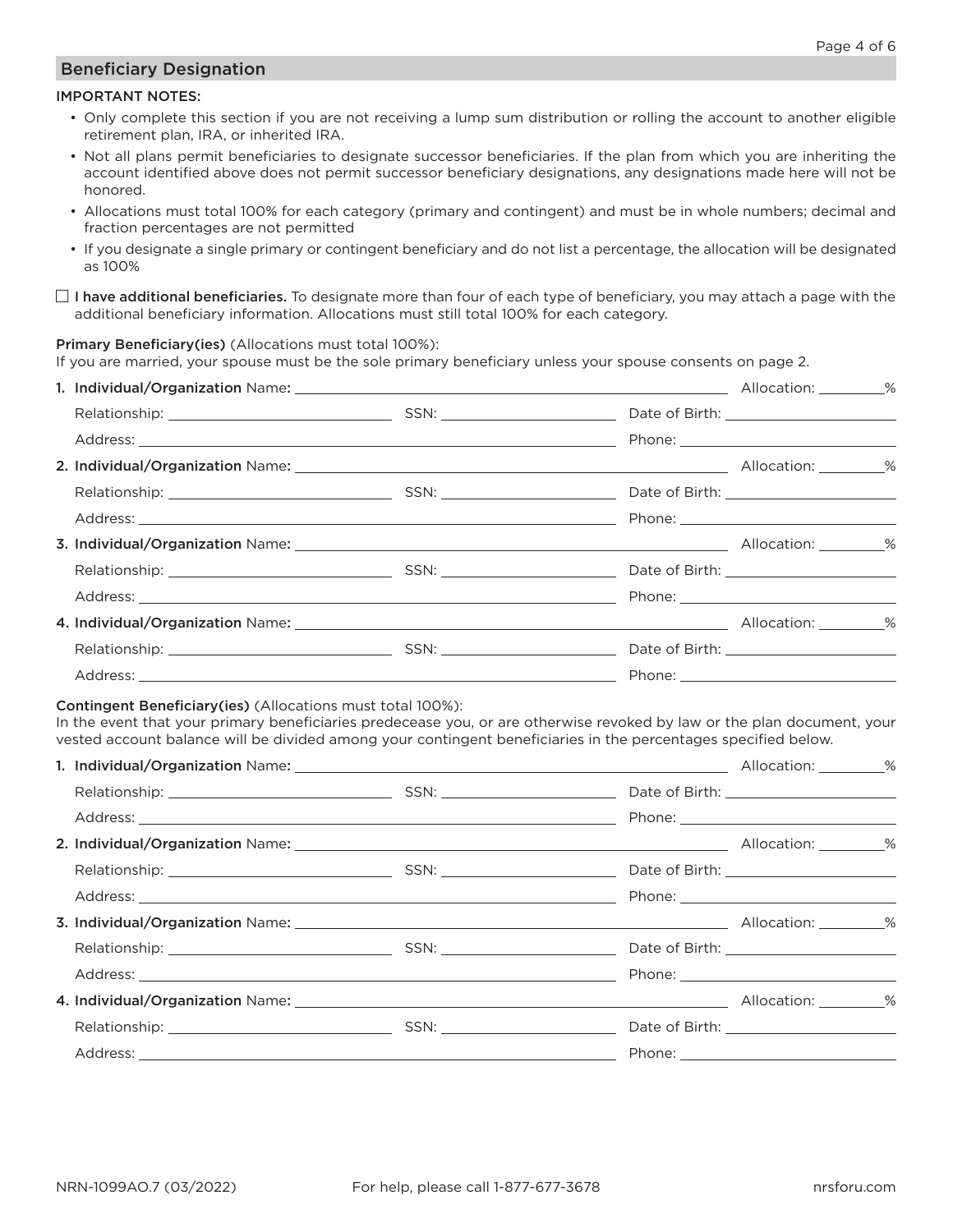### Income Tax Withholding

Federal income tax withholding: Taxes will be withheld based on the 402(f) special tax notice unless you elect otherwise.

Withholding election for direct payments and systematic payments (including RMD payments) lasting less than 10 years: There is a mandatory 20% withholding (10% for RMD) for federal income taxes. You may elect to withhold an additional amount.

| <b>Line 1:</b> Mandatory | 20 % (10% for RMD) |
|--------------------------|--------------------|
|--------------------------|--------------------|

Line 2: Any additional amount  $\%$  OR \$

Add percents from Line 1 and Line 2 and carry down the dollar amount from Line 2 for line 3 Total.

Line 3: Total federal withholding 26 AND \$

State income tax withholding: Taxes will be automatically withheld if you are a resident in a state that mandates state income tax withholding. If you would like to adjust your state taxes, please complete and attach a state tax withholding form. These forms can be obtained from the State website; Nationwide does not supply these forms.

## Tax ID Certification

NOTE: Backup withholding does not apply to retirement plan distributions. FATCA does not apply as this is a U.S. account.

Under penalties of perjury, I certify that:

- 1. The Taxpayer Identification Number or Social Security Number listed on this form is my correct taxpayer identification number (or I am waiting for a number to be issued to me), and
- 2. I am not subject to backup withholding because:
	- a. I am exempt from backup withholding, or
	- b. I have not been notified that I am subject to backup withholding as a result of a failure to report all interest or dividends, or
	- c. The Internal Revenue Service has notified me that I am no longer subject to backup withholding, and
- 3. I am a U.S. citizen or other U.S. person, and
- 4. The FATCA code(s) entered on this form (if any) indicating that I am exempt from FATCA reporting is correct.

### Beneficiary Authorization (signature is required to process)

By signing this form, I understand and certify the following:

- 1. Rollover contributions to governmental 457(b) plans that originated from qualified plans, IRAs and 403(b) plans are subject to the early distribution tax that applies to 401(a)/401(k) plans unless an exception applicable to 401(a)/401(k) plans applies.
- 2. Rollover contributions are subject to the Required Minimum Distribution (RMD) rules of the plan they are rolled into, not the plan or IRA from which they came.
- 3. State and federal income tax withholding will be reported on a form 1099-R.
- 4. The terms of the Plan Document will control the amount and timing of any payment from the Plan.
- 5. If I elect to receive this distribution before the end of the 30 day minimum notice period, my signature on this election form shall constitute a waiver of my rights to the 30 day notice requirement, if applicable.
- 6. I have received and read the 402(f) Special Tax Notice Regarding Plan Payments. This notice summarizes the federal (not state or local) tax rules which may apply to my distribution and explains how I can continue to defer federal income tax on my retirement plan savings in the Plan. It contains important information for me to review before I decide how to receive my Plan benefits.
- 7. I authorize the distribution as elected above.

The Internal Revenue Service does not require your consent to any provision of this document other than the certifications required to avoid backup withholding.

| Signature:                      | Date: |
|---------------------------------|-------|
| Trustee/Executor (if required): |       |
| Signature(s):                   | Date: |

Contact the Customer Solutions Center at 1-877-677-3678 to request a free hard-copy of the 402(f) Special Tax Notice.